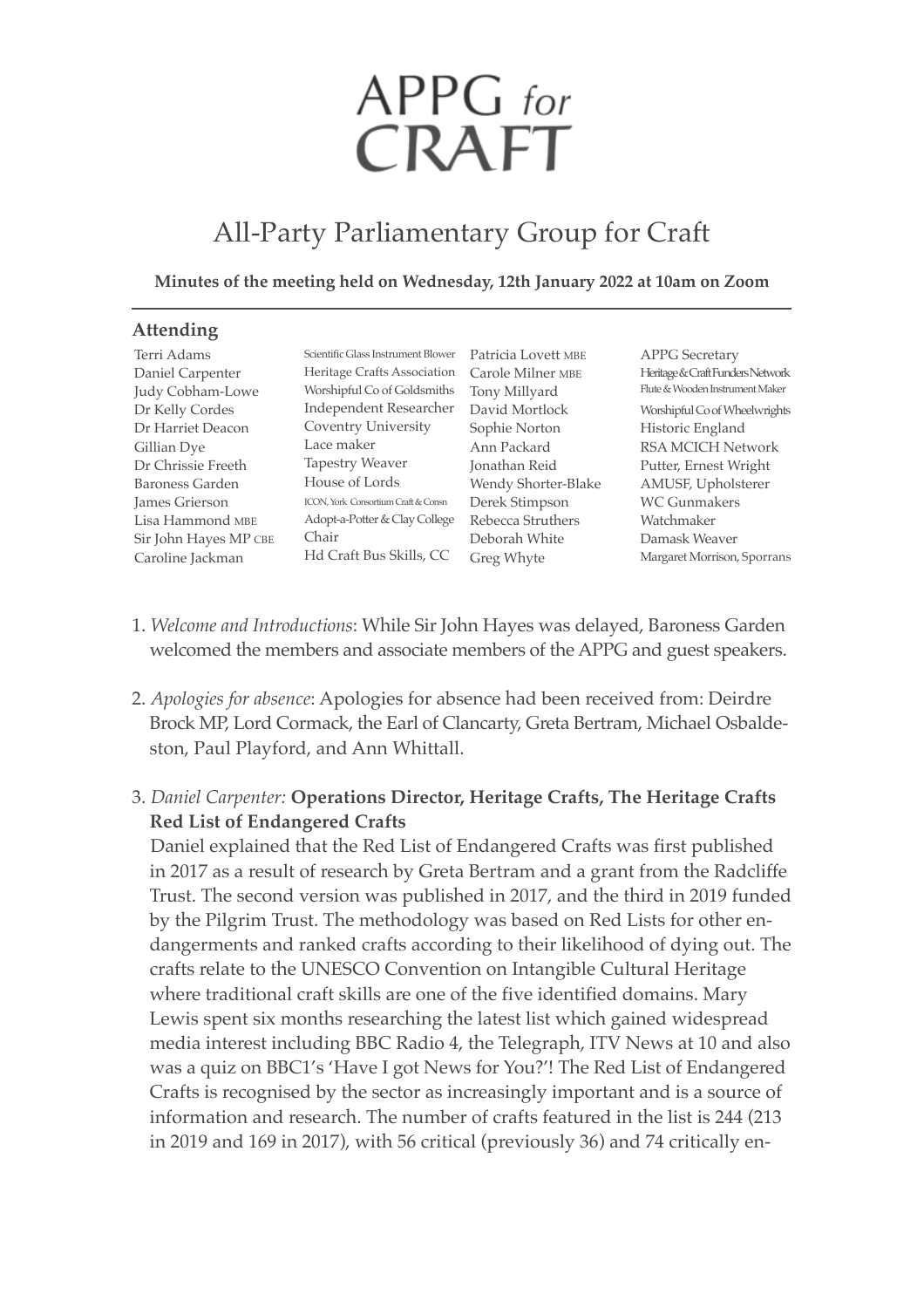dangered. There are more critically endangered crafts now because sub-sets are being revealed, such as specific types of baskets. Publicity given in the first Red List of Endangered Craft to the near demise of Devon stave basket making resulted in 5 people now able to make them as well as one apprentice. Heritage Crafts have also had symposia on musical instrument-making and industrial pottery which have increased knowledge of endangerment. They have also established the Endangered Craft Fund through funders and donations and so far 35 crafts have been supported in this way. The President's Award for Endangered Crafts, initiated by The Prince of Wales, has also helped to highlight these crafts. Over 500 craftspeople engaged in the 2021 Red List and makers are regarded as having the best ideas to ensuring their craft skills continue into the future. The effects of Covid have been varied in that some businesses thrived and others had to close. Some older craftspeople decided to give up making earlier than expected because of the challenges. The plan is to repeat the Red List of Endangered Crafts research every two years as long as funding allows.

#### 4. *Greg Whyte*: **Margaret Morison, Sporran Making**

Greg explained that a sporran was essentially a purse or a pouch and that the company of margaret morrison is in Perth and part of the wider industry of Scottish highland dress. It was set up in 1999 when the industry was booming and at that time there were 50–60 people making sporrans, in 2016 there were only 20 and even fewer now. In some ways sporrans have become a victim of their own success with cheaper sporrans made overseas where the cost of living is much lower. Margaret Morrison designs have been copied, sometimes in weeks, and even the images from their website used by makers abroad. Customers have even bought a Margaret Morrison sporran and then got a cheaper overseas maker to copy it and supply in bulk. At one point even Lidl was selling sporrans! There is, though, a diminishing supply chain now and whereas previously it was possible to buy mainly British this is more problematic; there are, for example, no hair-on tanners in the UK so supplies have to come from South America. Now 60% of sales are online so physical shopping is not a necessity, and this also allows for a huge variety of bespoke designs, colours and materials – they have over 5 million design options! The challenge of cashflow was solved by nothing coming in or going out without being already paid for. They have zero tolerance on quality and believe this is crucial to their business. This is why the ministry of Defence procuring sporrans from Pakistan was so disappointing, but sporrans have now been take out of the tender. Greg explained that they are now taking on restoration work and supplying film and tv. Every day is a challenge but craft and tradition doesn't mean that they can't be modern. One foot is in the past but the other foot is striding forward with the next generation onboard already.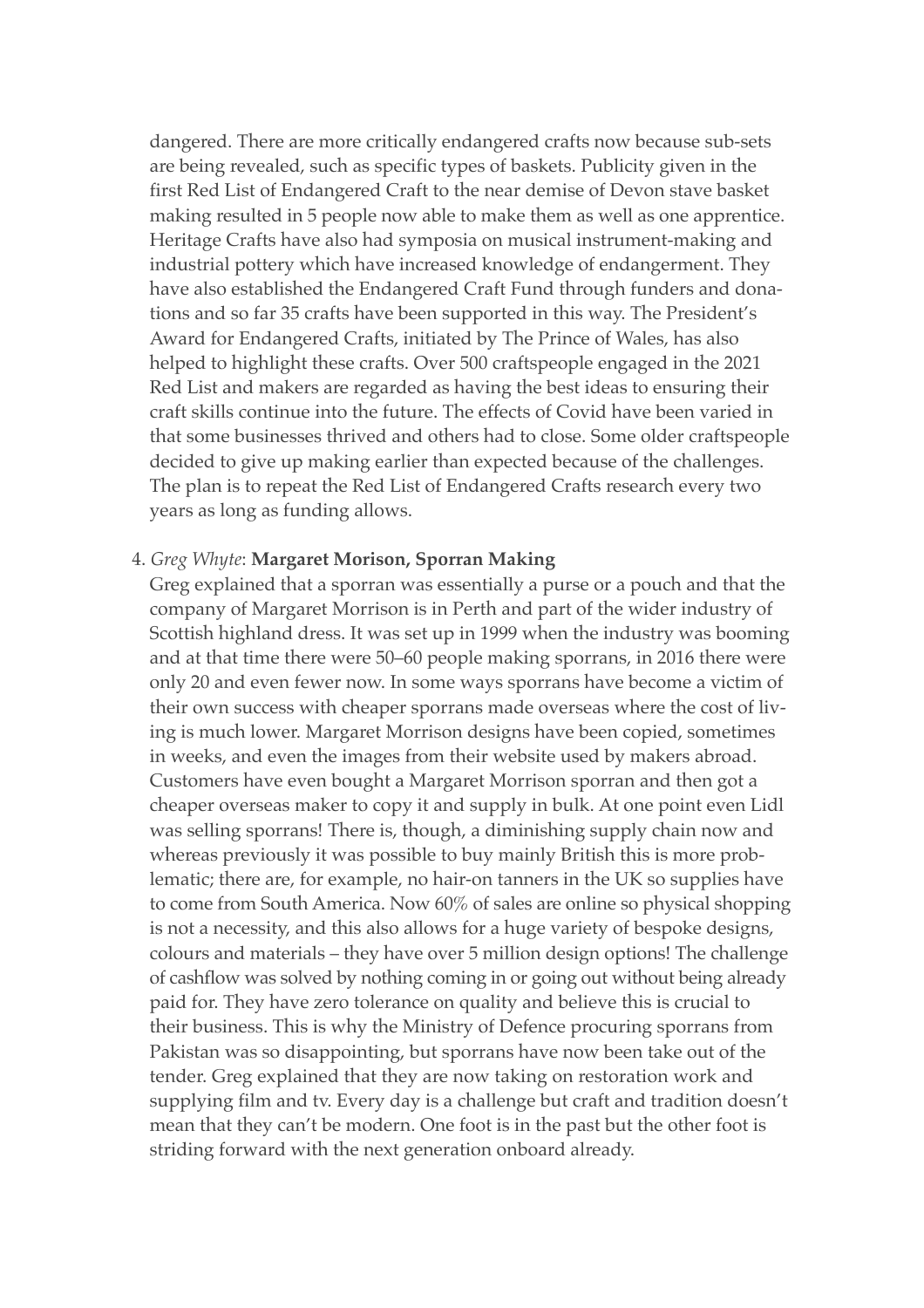*Questions and points*: SG – Do sporrans have a clan link? No but there are different sporrans for daywear, evening wear and military wear.

DC – can you expand on the MoD contract? MM has supplied to the MoD when the Royal Regiment of Scotland was established since 2006 but then the order went to Pakistan. Last year tenders were again issued but the contract was awarded to Pakistan but this has now been removed from the rest of the tender so there is a glimmer of hope.

55AP – where do orders come from? Pewter from birmingham, sealskins from approved Inuit sources, 40% leather from the UK.

## 5. *Tony Millyard*: **Historical wooden instrument maker and flute makers mainly for Irish and Celtic musicians**

Tony began by explaining that he makes instruments for baroque orchestras, as well as keyed and unkeyed flutes mainly for marching bands and Irish and Celtic folk music. He exports 50% of his instruments overseas. Through a grant from Heritage Crafts Endangered Craft Fund Tony has developed a flute for beginners which is about a third of the price of other flutes; it's sold through distributors and music shops and already, in just six months, £8,000 worth of flutes have been sold. Tony was an apprentice at Hawker Sidley and now finds that even the skills he found tedious, such as the eight weeks he spent filing, are proving to be useful. The barriers to making flutes are the requirement to be able to play, space to work, machinery, and product skills and development. Encouragingly there is great peer group support, and many of Tony's colleagues have a 1–4 year waiting list. Also needed is training in basic skills and design and here the closure at the London College of Furniture of their 4-year course, and the course at West Dean has been disastrous. The need to make these practical courses into a degree to access funding meant that people graduated but didn't know how to make the instruments, and realising that resulted in people not applying for the course, thus its closure. Tony knows of 25 makers who trained but there have been no new makers for 20 years – there are courses on repairing flutes but none on making. The shortsightedness of this is emphasised with probably total sales of these instruments of excess of £1·5 million pa, mainly from overseas, which is not insignificant! Specialist crafts courses teaching basic skills are needed.

*Questions and points*: SG – the problem is also made worse by the lack of music in schools something that she and others have raised in the Lords on many occasions.

DC – makers have noted that those coming from colleges etc have no basic skills and so trainers have to start them on the basics.

WS-B – explained that she trained at the LC of Furniture as an upholsterer but in 2007 the college stopped all craft courses. Upholstery was saved by taking the qualification away from government funded awarding bodies and the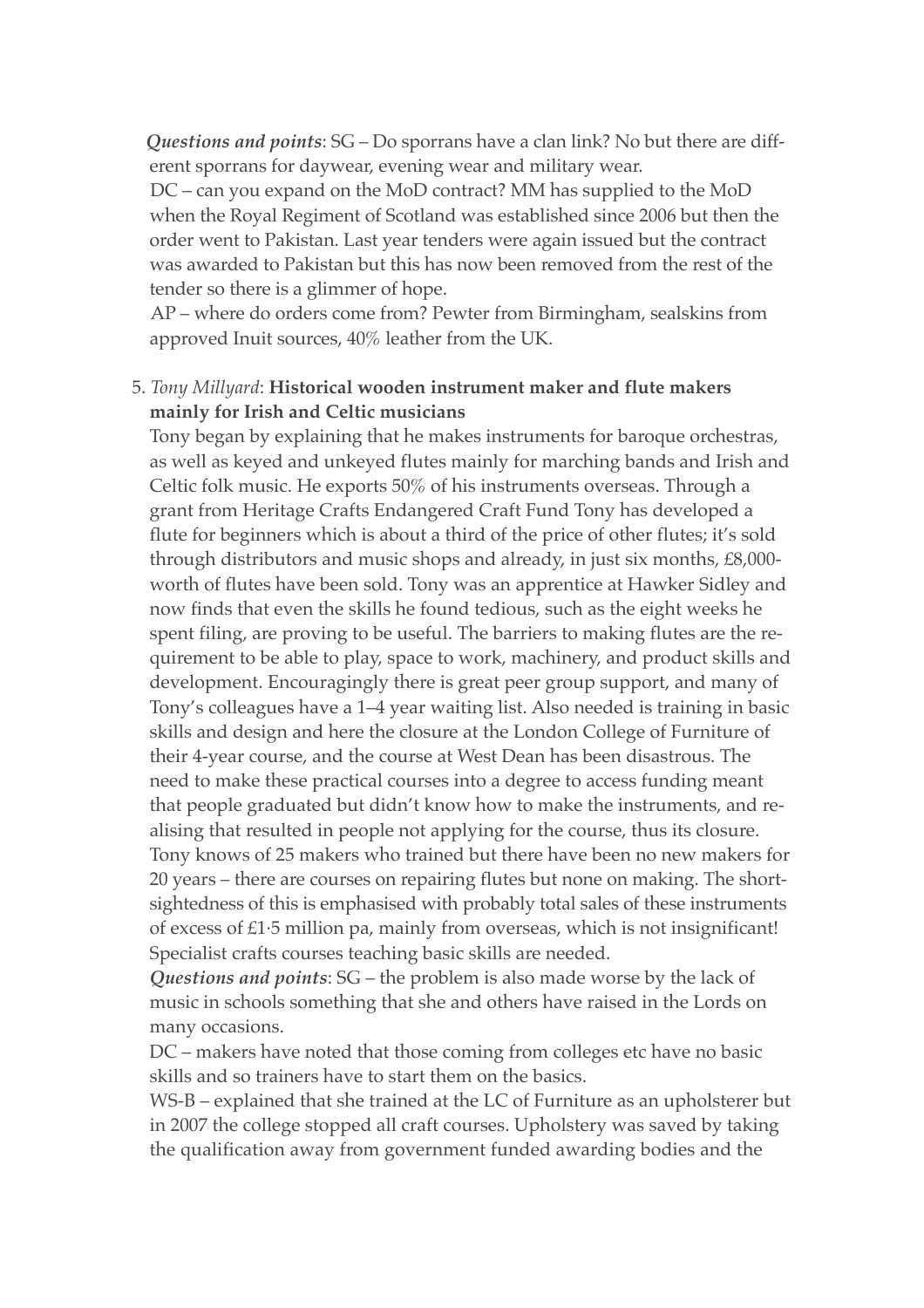Association of master Upholsterers and Soft Furnishers set up the standards and run what are called 'close qualifications'. The problem is that craft equipment and tools take up more room than computers so there are more bums on seats and payers for the latter. She is now working on T-levels but they still require academic standards and a number of students are very good at craft but have limited academic ability. They have the handskills but won't get qualifications at the end.

DM – as liveryman of the WC of Wheelwrights he works with the Wood Group and knows that the WC of Turners had a project on making recorders. Can he help to put people in touch? Tony said he would be grateful as he is also a Trustee of Halsway manor which is looking to run more craft courses. 55GD – Where are the teachers going to come from?

#### *Zoom comments:*

AP – Was there not an utter idiocy in turn technical colleges into universities! We need to acknowledge, celebrate and nurture the technical and creative. The Germans have a better attitude on this.

TA – Even core academic subjects such as chemistry has encountered issues with a serious lack of basic level practical skills.

55SN – I'm really interested in the gap that you've identified where the West Dean and London courses used to be. As SG says, in other craft industries (particularly related to construction), there are still FE Colleges that teach skills at a basic level as part of apprenticeships, but there are very few opportunities to progress those hand skills or learn transferable skills outside quite narrow apprenticeship standards. Do you think that gap be in any way similar to the one you've spoken about?

55HD – Germany has listed its co-operative system which provides support and training for craftspeople on the UNeSCO Intangible Cultural Heritage list: https://ich.unesco.org/en/RL/idea-and-practice-of-organizing-shared-interests-in-cooperatives-01200. France has done a similar thing: https://ich.unesco.org/en/RL/compagnonnage-network-for-on-the-job-transmission-of-kn owledge-and-identities-00441

### 6. *Deborah White:* **Damask Weaver**

Deborah started by giving the history of damask weaving in that it was brought over for Queen Anne and was often the first choice for royal and diplomatic gifts. Down and Armagh specialised in this craft and over the next three centuries it was carried out over an area less than 80 square miles in all; it was a small corner of Ulster but certainly not provincial. Irish hand-woven damask linen had great reach. The power loom may have threatened its survival but the craft prevailed. The Great Depression had a terrible effect because of the lack of wealthy customers and by the end of the 1930s it was on its knees and looms were even chopped up for firewood. John mcCollum saved looms and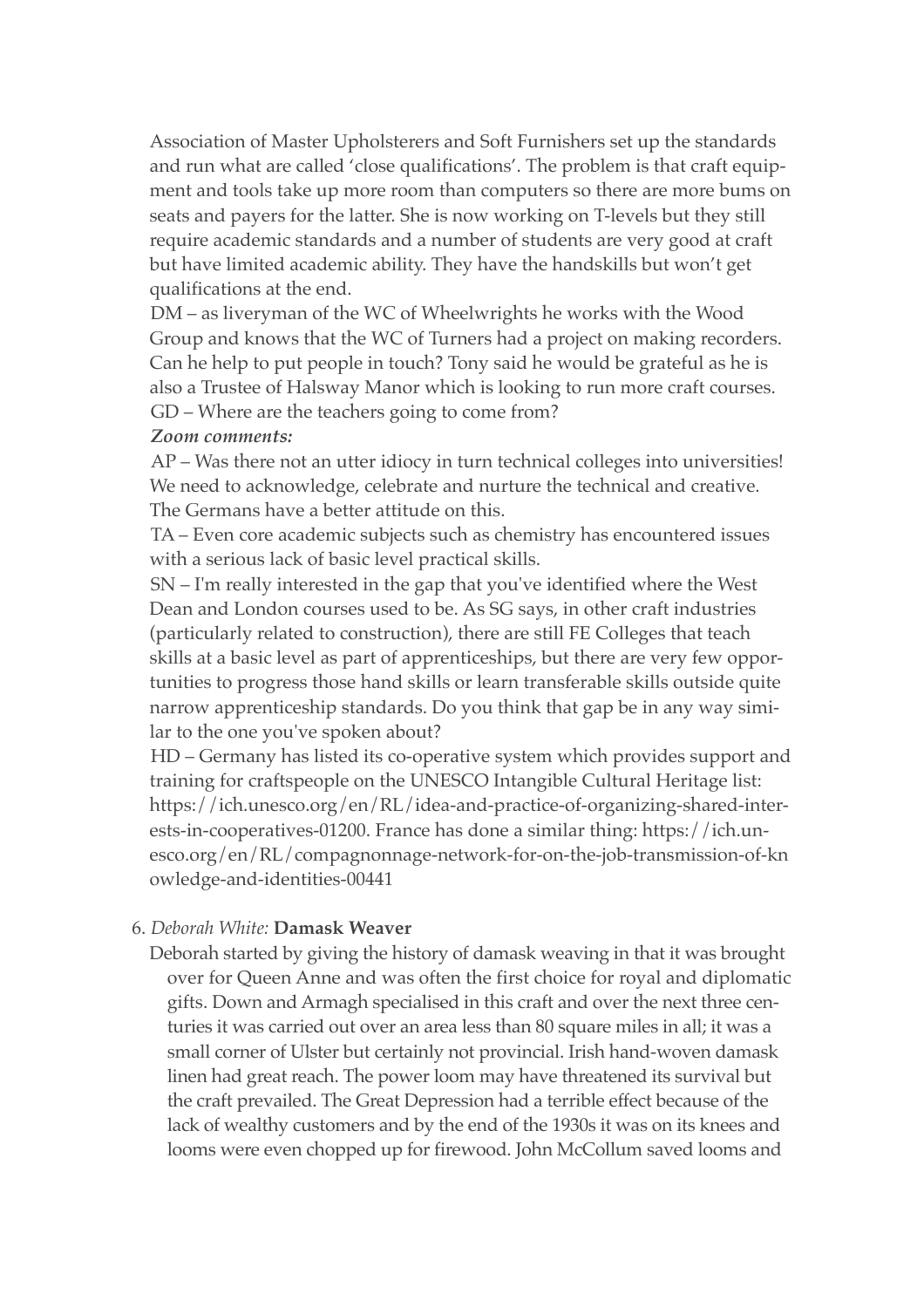revitalised the craft with the best weavers in the world. Cloth was woven for the Coronation and for royal residences and more orders came from their guests. However in 1968 John mcCollum died suddenly and young and the factory closed; most of it was burned and 3 centuries of damask weaving went up in smoke. However, one loom, the royal loom was saved in a nearby linen mill and in 2018 Deborah offered to take it. She contacted Heritage Crafts who gave her a grant to restore the loom, and she also applied to AHRC for funding to research hand-woven damask. Other craftspeople have helped with getting the loom into good order.

*Questions and points*: SG – are you working on your own or are there others, and can you make a living from this? There are now only two weavers and Deborah explained that she has to supplement her income.

55HD – how difficult was it to recreate this craft and the knowledge to do it? Deborah said that she was known as 'twenty questions Deborah' when she learned from an old weaver. She believes that practice comes through doing and making, but people need to do this themselves and learn from their mistakes. 55Cm – Can the loom be copied for future use? Yes, but usually looms are languishing in museums and stores as there's not the knowledge to set them up. 55DS – Sadly destruction of heritage items, let alone craft machinery is a real issue. Lack of storage space for items not in use for example. (And from a later point but relevant here). If craft equipment is in a museum then at least it's not being thrown away by the makers when they upgrade. Quite a few private collectors also have such equipment and look after it, but it does need skill.

55PL – The problem is that even in a museum things are not always safe. The museums in Stoke have just made all their curators redundant and the pottery museum is hugely significant with the history of the town. (Please also see attached document on this sent after the meeting by Lisa Hammond, Potter.) 55*Zoom comments:*

55CJ – Two challenges facing all craft businesses: charging enough for their work to earn a reasonable living (such a challenge for craft that has a price ceiling in many markets) and providing access to education for those that are from more diverse backgrounds. With the continued closures of formal education (sadly I heard UCA Farnham are losing their craft courses despite having a World Craft Town status), there is minimal scope for access especially those that cannot afford private fees.

 $CF$  – One of my looms was rescued from a skip by its previous owner – not an unusual story sadly.

55DW – I concur with your key point. Heritage traditional made products! bespoke and artisanal products have currency.

55HD – Perhaps museums who receive funding to house equipment for heritage crafts should also be encouraged to have projects in which makers can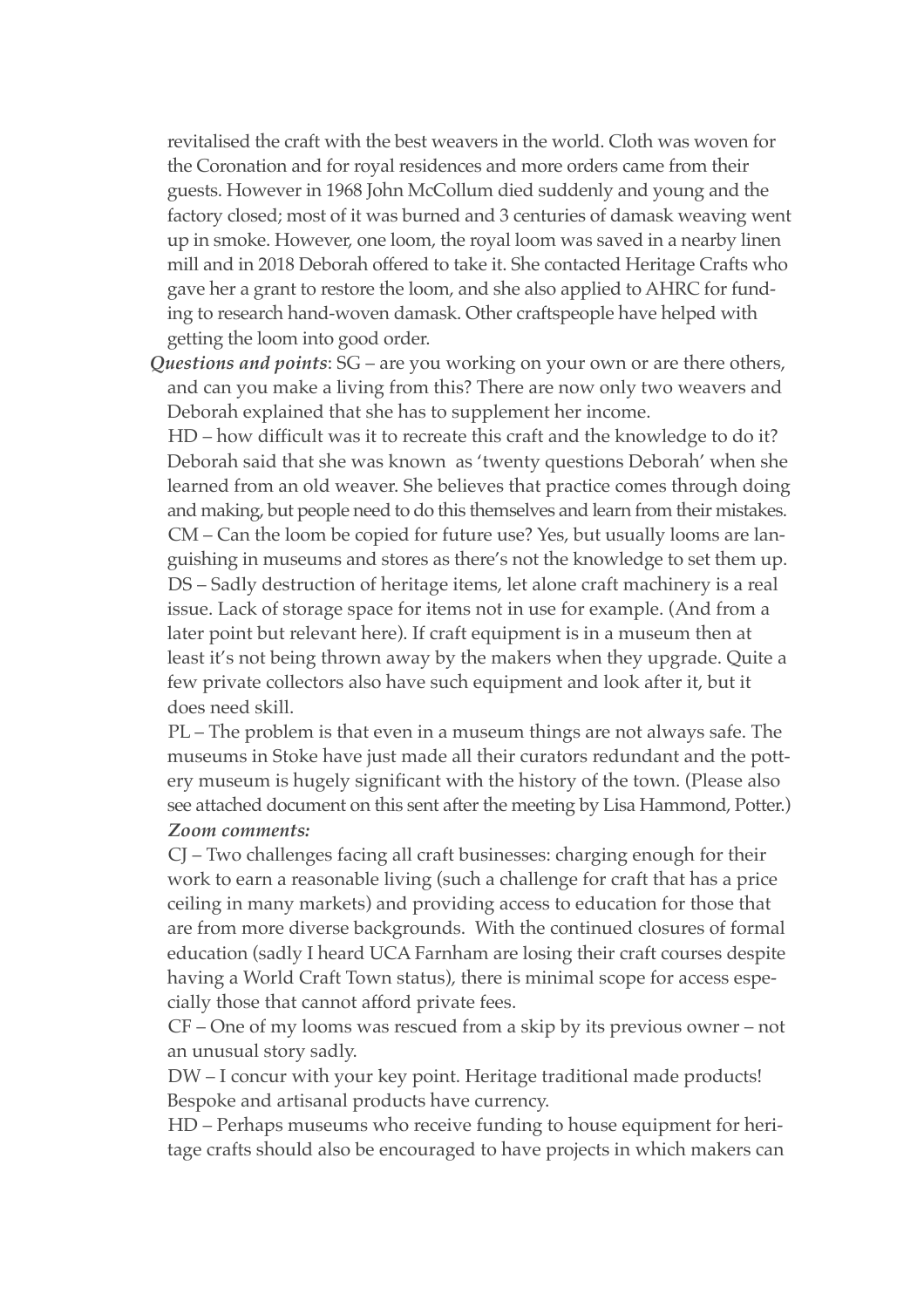use the looms and other equipment, and teach others.

- GD museums need to be prepared to accept the knowledge of volunteers with specific craft skills/knowledge.
- DW I am providing consultancy currently with NmI collections,to enhance their archive and inventory. Partnerships and co collaborations are crucial.

#### *Sir John Hayes then took the Chair.*

#### 7. *Jonathan Reid*: **Putter**, **Ernest Wright Scissors**

Jonathan began by pointing out the importance of steel and steel making in Sheffield where working in steel was part of the personality and a badge of honour. But now very little exists apart from the legacy of companies' names. Steel declined in the 1980s and many cutlery makers went out of business. He showed a substantial book recording just the scissor makers in Sheffield and now there is only one. Ernest Wright almost went out of business 4 years ago but in 2019 Jonathan was hired and there are now four apprentice putters with diverse backgrounds – Sam was a wood worker, James worked in hot forged metal, Neil in communications and Jonathan himself comes from a translation background – but what they all needed was a passion for scissor making. There are now ten people working in the company including Cliff and Eric, both in their 80s, who are master putter togethers. It's a risk putting a lot of resources into training to make scissors because the skills are always transferable, but all have been learning every stage of making scissors over the last two years. Scissor making involves horizontal production from drop forgers, borers, grinders, hardeners, and then putters and finally logo engravers – 7 businesses work together to make one pair of scissors. Cliff started at 14 learning putting and Eric started as a grinder. When the company was saved they were making over 100 types of scissors but this was reduced to 4 and gradually this has been built up to 12. Now they are introducing the Turton Scissor, a kitchen scissor developed by Frank Turton, born in 1884, who Eric worked with. Ernest Wright are not only restoring the scissor heritage in Sheffield but are working to restore the pride of Sheffield steel throughout the city. 55JH – Are there cutlery makers still in Sheffield and how do they produce cutlery? There are but they tend towards conveyor belt production rather than hand skills.

JH – How do you market your scissors? Ernest Wright has a great story and we sell mainly to those working in textiles; it's a good product and word gets around.

CM – Do you have a Royal Warrant? No, but we'd like one!

#### *8. AOB*

PL – updated the APPG on the work done in 2021 on persuading the government